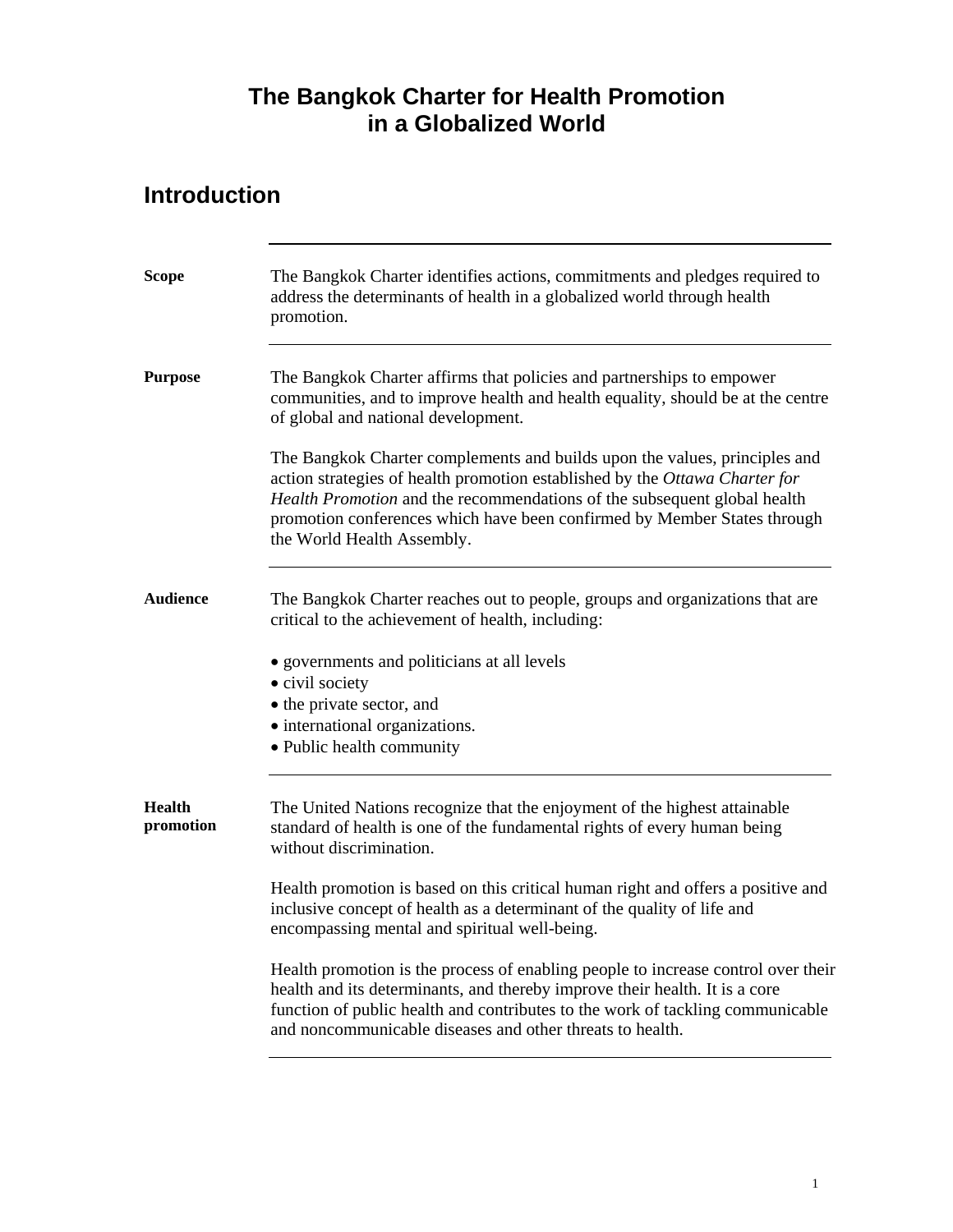# **Addressing the determinants of health**

| <b>Changing</b><br>context   | The global context for health promotion has changed markedly since the<br>development of the Ottawa Charter.                                                                                                                                   |
|------------------------------|------------------------------------------------------------------------------------------------------------------------------------------------------------------------------------------------------------------------------------------------|
| <b>Critical factors</b>      | Some of the critical factors that now influence health include:                                                                                                                                                                                |
|                              | • Increasing inequalities within and between countries<br>• New patterns of consumption and communication<br>• Commercialization<br>• Global environmental change, and<br>· Urbanization                                                       |
| <b>Further</b><br>challenges | Other factors that influence health include rapid and often adverse social,<br>economic and demographic changes that affect working conditions, learning<br>environments, family patterns, and the culture and social fabric of communities.   |
|                              | Women and men are affected differently and the vulnerability of children and<br>exclusion of marginalized, disabled and indigenous peoples have increased.                                                                                     |
| <b>New</b><br>opportunities  | Globalization opens up new opportunities for cooperation to improve health and<br>reduce transnational health risks; these opportunities include:                                                                                              |
|                              | • enhanced information and communications technology, and<br>• improved mechanisms for global governance and the sharing of experiences                                                                                                        |
| <b>Policy</b><br>coherence   | To manage the challenges of globalization, policy must be coherent across all:                                                                                                                                                                 |
|                              | • Levels of governments<br>· United Nations bodies, and                                                                                                                                                                                        |
|                              | • Other organizations, including the private sector.                                                                                                                                                                                           |
|                              | This coherence will strengthen compliance, transparency and accountability with<br>international agreements and treaties that affect health.                                                                                                   |
| Progress made                | Progress has been made in placing health at the centre of development, for<br>example through the Millennium Development Goals, but much more remains to<br>be achieved; the active participation of civil society is crucial in this process. |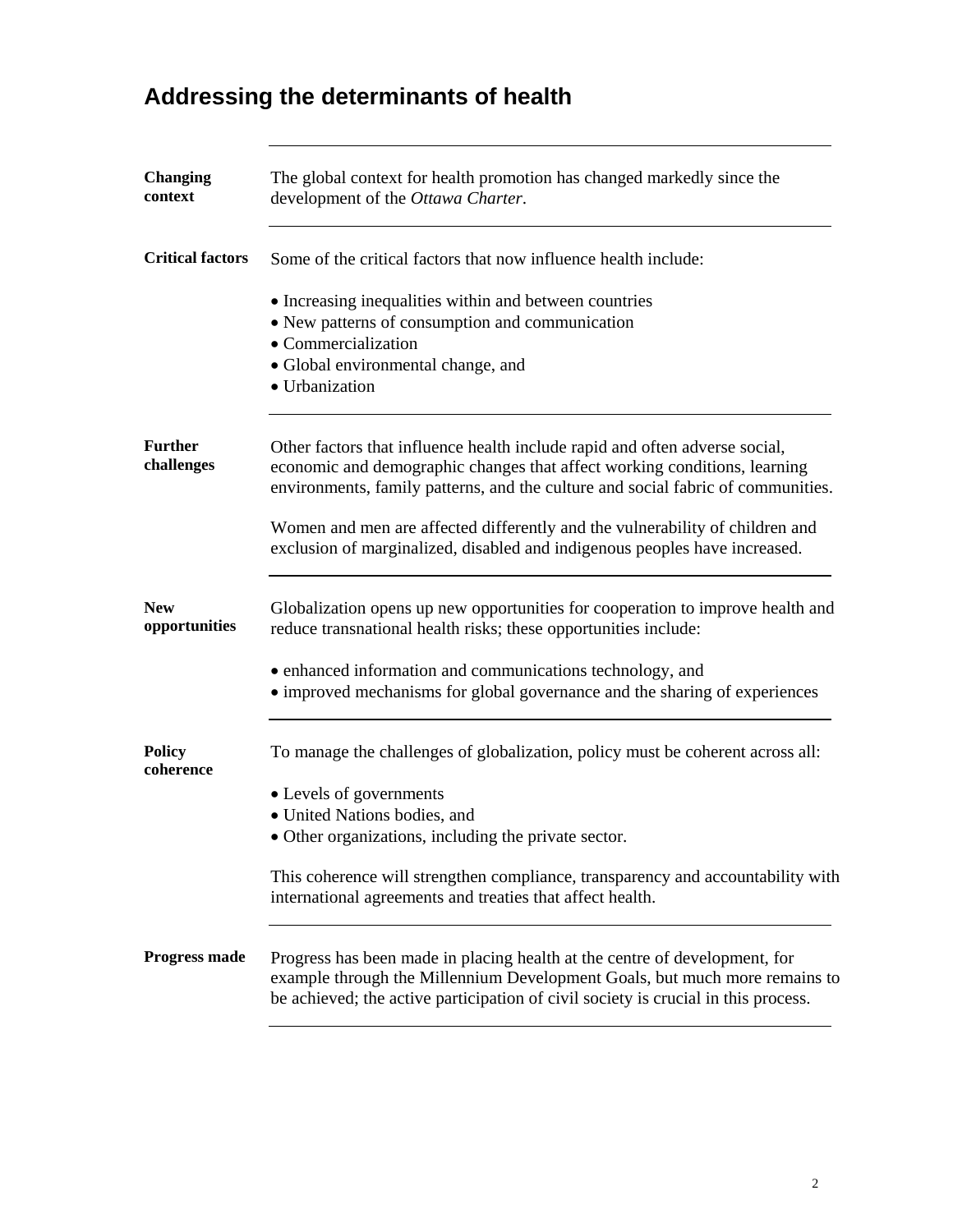## **Strategies for health promotion in a globalized world**

| <b>Effective</b><br>interventions | Progress towards a healthier world requires strong political action, broad<br>participation and sustained advocacy.                                     |
|-----------------------------------|---------------------------------------------------------------------------------------------------------------------------------------------------------|
|                                   | Health promotion has an established repertoire of proven effective strategies<br>which need to be fully utilized.                                       |
| <b>Required</b><br>actions        | To make further advances in implementing these strategies, all sectors and<br>settings must act to:                                                     |
|                                   | • advocate for health based on human rights and solidarity                                                                                              |
|                                   | • invest in sustainable policies, actions and infrastructure to address the<br>determinants of health                                                   |
|                                   | • build capacity for policy development, leadership, health promotion practice,<br>knowledge transfer and research, and health literacy                 |
|                                   | • regulate and legislate to ensure a high level of protection from harm and<br>enable equal opportunity for health and well-being for all people        |
|                                   | • partner and build alliances with public, private, nongovernmental and<br>international organizations and civil society to create sustainable actions. |
|                                   |                                                                                                                                                         |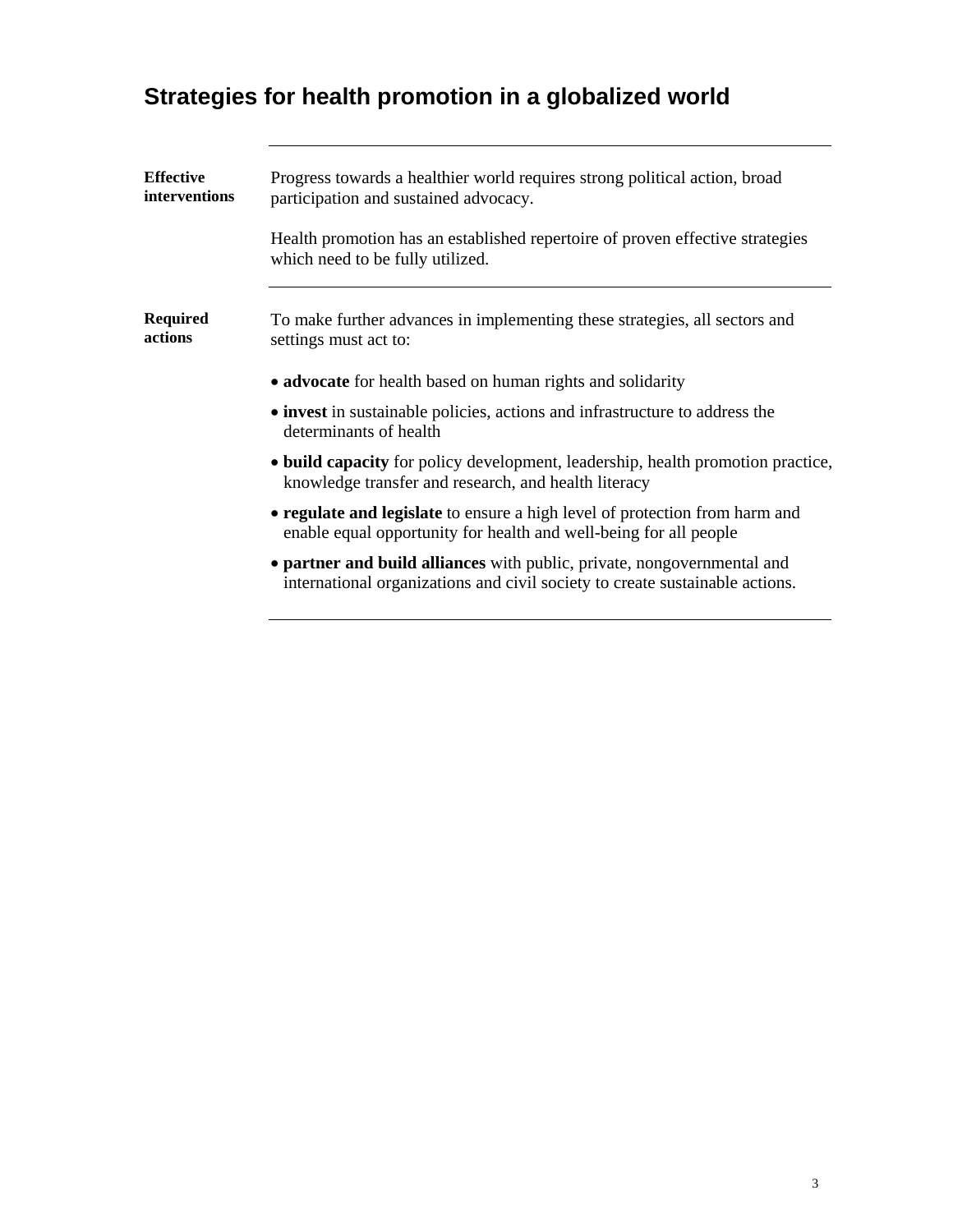### **Commitments to Health for All**

| <b>Rationale</b>                                                                           | The health sector has a key role to provide leadership in building policies and<br>partnerships for health promotion.                                                                                                                                                                                              |
|--------------------------------------------------------------------------------------------|--------------------------------------------------------------------------------------------------------------------------------------------------------------------------------------------------------------------------------------------------------------------------------------------------------------------|
|                                                                                            | An integrated policy approach within government and international<br>organizations, and a commitment to working with civil society and the private<br>sector and across settings, are essential to make progress in addressing the<br>determinants of health.                                                      |
| <b>Key</b><br>commitments                                                                  | The four key commitments are to make the promotion of health:                                                                                                                                                                                                                                                      |
|                                                                                            | 1. central to the global development agenda<br>2. a core responsibility for all of government<br>3. a key focus of communities and civil society<br>4. a requirement for good corporate practice                                                                                                                   |
| 1. Make the<br>promotion of<br>health central<br>to the global<br>development<br>agenda    | Strong intergovernmental agreements that increase health and collective health<br>security are needed. Government and international bodies must act to close the<br>health gap between rich and poor. Effective mechanisms for global governance<br>for health are required to address all the harmful effects of: |
|                                                                                            | • Trade<br>• Products<br>• Services, and<br>• Marketing strategies.                                                                                                                                                                                                                                                |
|                                                                                            | Health promotion must become an integral part of domestic and foreign policy<br>and international relations, including in situations of war and conflict.                                                                                                                                                          |
|                                                                                            | This requires actions to promote dialogue and cooperation among nation states,<br>civil society, and the private sector. These efforts can build on the example of<br>existing treaties such as the World Health Organization Framework Convention<br>for Tobacco Control.                                         |
| 2. Make the<br>promotion of<br>health a core<br>responsibility<br>for all of<br>government | All governments at all levels must tackle poor health and inequalities as a<br>matter of urgency because health determines socio-economic and political<br>development.                                                                                                                                            |
|                                                                                            | Local, regional and national governments must:<br>• give priority to investments in health, within and outside the health sector<br>• provide sustainable financing for health promotion.                                                                                                                          |
|                                                                                            | To ensure this, all levels of government should make the health consequences<br>of policies and legislation explicit, using tools such as equity focussed health<br>impact assessment.                                                                                                                             |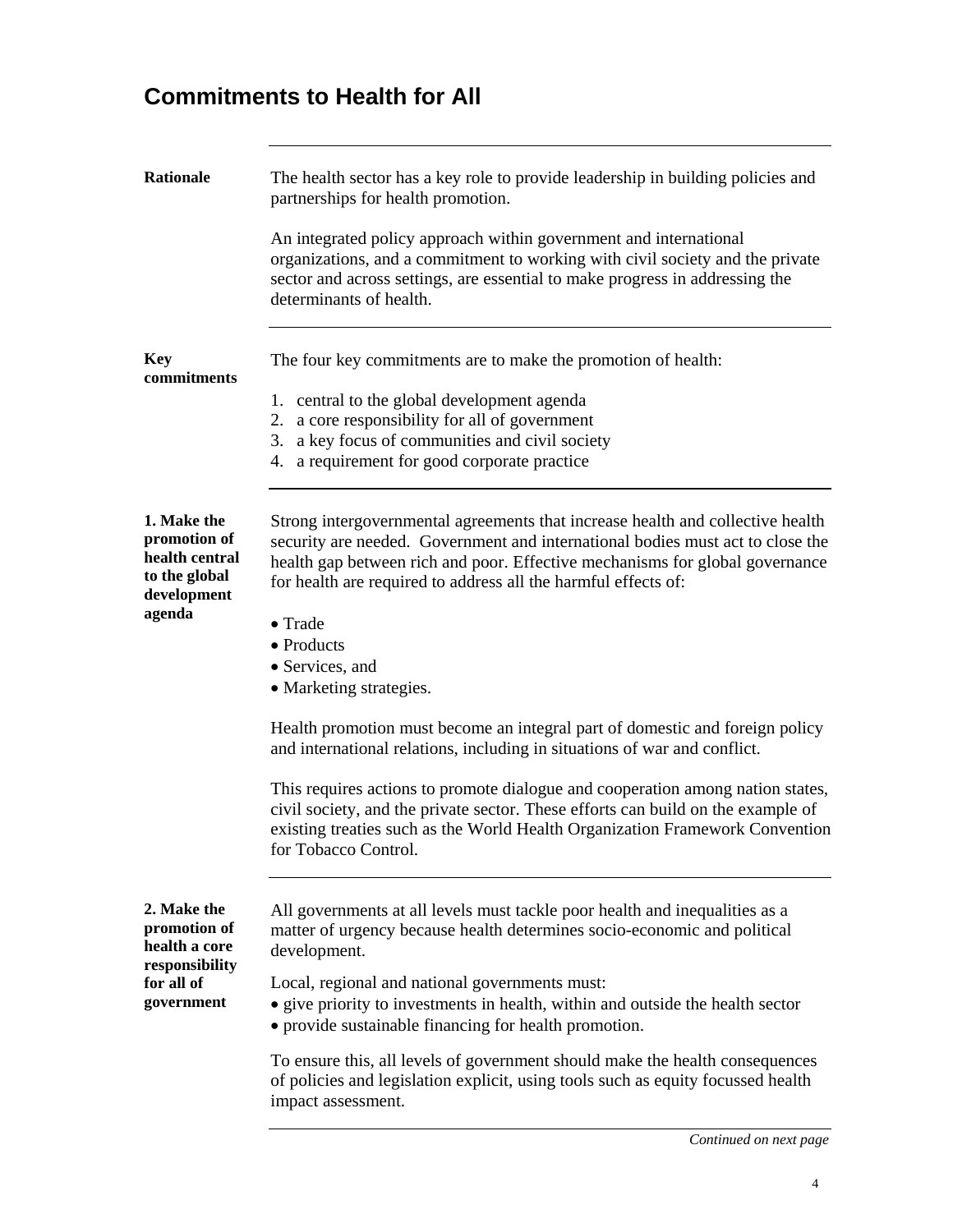# **Commitments to Health for All, Continued**

| 3. Make the<br>promotion of<br>health a key<br>focus of<br>communities                   | Communities and civil society often lead in initiating, shaping and undertaking<br>health promotion. They need to have the rights, resources and opportunities so<br>that their contributions are amplified and sustained. In less developed<br>communities, support for capacity building is particularly important.                                                                                                                                                             |
|------------------------------------------------------------------------------------------|-----------------------------------------------------------------------------------------------------------------------------------------------------------------------------------------------------------------------------------------------------------------------------------------------------------------------------------------------------------------------------------------------------------------------------------------------------------------------------------|
| and civil society                                                                        | Well organized and empowered communities are highly effective in determining<br>their own health, and are capable of making governments and the private sector<br>accountable for the health consequences of their policies and practices.                                                                                                                                                                                                                                        |
|                                                                                          | Civil society needs to exercise its power in the market place by giving preference<br>to the goods, services and shares of companies that exemplify corporate social<br>responsibility.                                                                                                                                                                                                                                                                                           |
|                                                                                          | Grass-roots community projects, civil society groups, and women's<br>organizations have demonstrated their effectiveness in health promotion, and<br>provide models of practice for others to follow.                                                                                                                                                                                                                                                                             |
|                                                                                          | Health professional associations have a special contribution to make.                                                                                                                                                                                                                                                                                                                                                                                                             |
| 4. Make the<br>promotion of<br>health a<br>requirement for<br>good corporate<br>practice | The corporate sector has a direct impact on the health of people and on the<br>determinants of health through its influence on:                                                                                                                                                                                                                                                                                                                                                   |
|                                                                                          | • local settings<br>• national cultures<br>• environments, and<br>• wealth distribution.                                                                                                                                                                                                                                                                                                                                                                                          |
|                                                                                          | The private sector, like other employers and the informal sector, has a<br>responsibility to ensure health and safety in the workplace, and to promote the<br>health and well-being of their employees, their families and communities.                                                                                                                                                                                                                                           |
|                                                                                          | The private sector can also contribute to lessening wider global health impacts,<br>such as those associated with global environmental change by complying with<br>local national and international regulations and agreements that promote and<br>protect health. Ethical and responsible business practices and fair trade<br>exemplify the type of business practice that should be supported by consumers<br>and civil society, and by government incentives and regulations. |